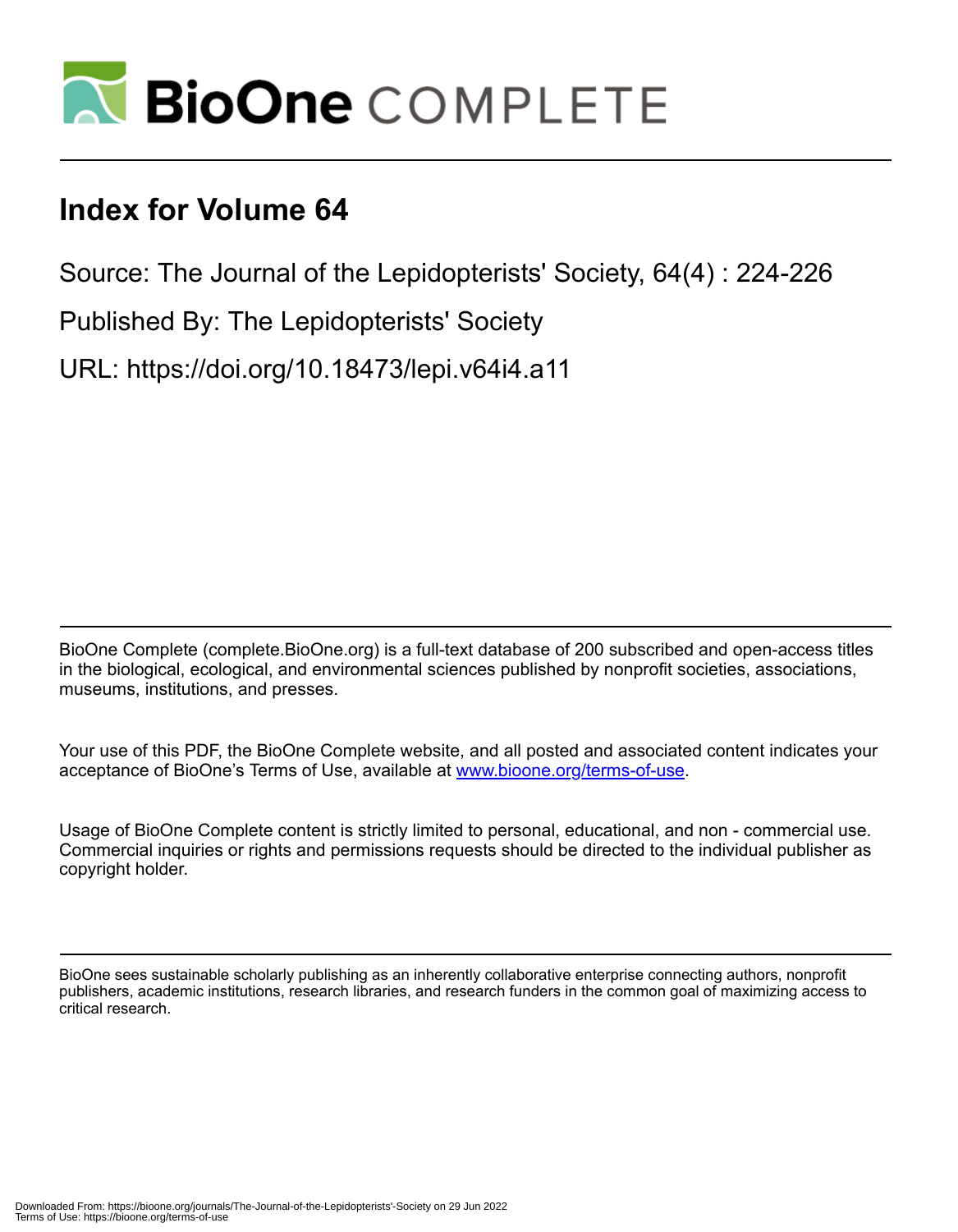*Journal of the Lepidopterists' Society* 64(4), 2010, 224–226

Adams, James K., 33–35 Adult feeding behavior, 217–218 Ali, Arshad, 203–210 Allyn Museum of Entomology, 38–49 Altitudinal distribution, 108–111 *Anaea troglodyta floridalis*, 91–97 Andow, D. A., 112–113 *Arawacus togarna*, 9–12 Arctiinae, 57–68, 219–221 Argentina, 222–223 Arizona, 98–102, 147–153 Asia, 33–35 Autostichidae, 177–187 Barbosa, Pedro, 113–115 Barcodes, 69–78 Beckles, Borgesius G., 172–174 Benyamini, Dubi, 116 Betros, Betsy, 53–54 Biodiversity, 211–215, 222–223 *Biston*, 147–153 Body size, 14–22 Book review, 50–54, 116, 175–176, 222–223 Brown, Richard L., 177–187 Burns, John M., 69–78 Butterfly gardening, 116 Caldas, Astrid, 113–115 Calhoun, John V., 79–90 California, 211–215 Castellanos, Ignacio, 113–115 Cercopidae, 217–218 *Chiricahua,* **n. gen.**, 147–153 *lichenaria*, **n. sp.**, 147–153 *multidentata*, 151–153 *Citrus aurantifolia*, 203–210 *hystrix*, 203–210 *reticulata*, 203–210 Coastal Sage Scrub, 211–215 *Collinsia concolor*, 36–37 Conservation, 57–68, 91–97, 112–113, 154–160

Crambidae, 33–35 Cramer, Pieter, 79–90 Davis, Donald R., 52–53 DeVries, Phillip J., 216–217 *Didasys belae*, 219–221 Drury, Dru, 79–90 *Ecpyrrhorrhoe puralis*, 33–35 Endangered species, 112–113 Ennominae, 98–102, 147–153 Environmental factors, 14–22 Erebidae, 57–68, 219–221 *Eueides lampeto brownsbergensis,* **n. ssp.**, 172–174 Eumaeini, 1–13 *Euphydryas editha quino*, 36–37 Everglades National Park, 91–97, 154–160 Ferris, Clifford, 98–102, 147–153 Field guide, 53–54 Fire, 91–97, 154–160 Florida, 91–97, 154–160, 219–221 *Fuirena scirpoidea*, 219–221 Funk, David H., 33–35 Gelechioidea, 177–187 Genetics, 57–68 Genitalia, 69–78, 216–217 Geometridae, 98–102, 113–115, 147–153 Georgia, 14–22 Gernaat, Hajo B. P. E., 172–174 Gilligan, Todd M., 103–107 *Grammia oithona*, 57–68 *phyllira*, 57–68 Greeney, Harold F., 216–217 Guiney, Margaret Savanick, 112–113 *Hades hecamede*, 142, 145 Hajibabaei, Mehrdad, 69–78 Hall, Jason P. W., 139–146 Hallwachs, Winnie, 69–78

Hassan, A. Abu, 203–210 Hebert, Paul D. N., 69–78 *Hecatera dysodea*, 192–196 Heliconiinae, 172–174 Heliothinae, 197–202 Hesperiidae, 211–215 Historical records, 211–215 Holland, Richard, 161–165, 166–171 Host plant, 1–13, 23–28, 33–35, 36–37, 69–78, 203–210, 219–221 Huber, Ron, 53–54 Hurricanes, 91–97, 154–160 *Hyptis sidifolia*, 188–191 *Iaspis andersoni*, **n. sp.**, 2–7, 11 *castitas*, 2–7, 11 *exiguous*, 2–7, 11 *talayra*, 2–7, 11 *Ignata caldas*, **n. sp.**, 7–9, 11 *gadira*, 7–9, 11 Immatures, 23–28, 36–37, 69–78, 98–102, 113–115, 175–176, 188–191, 203–210, 219–221 Introduced species, 33–35, 192–196 Israel, 116 Itoh, Takao, 108–111 Janzen, Daniel H., 69–78 Japan, 108–111 Jump, Peter M., 211–215 Kansas City, 53–54 *Lactuca*, 192–196 Lamiaceae, 188–191 Lampe, Rudolf E. J., 175–176 Landolt, Peter J., 192–196 Lee, Sangimi, 177–187 Lehnert, Matthew S., 29–32 Life cycle, 23–28, 219–221 Light trap, 14–22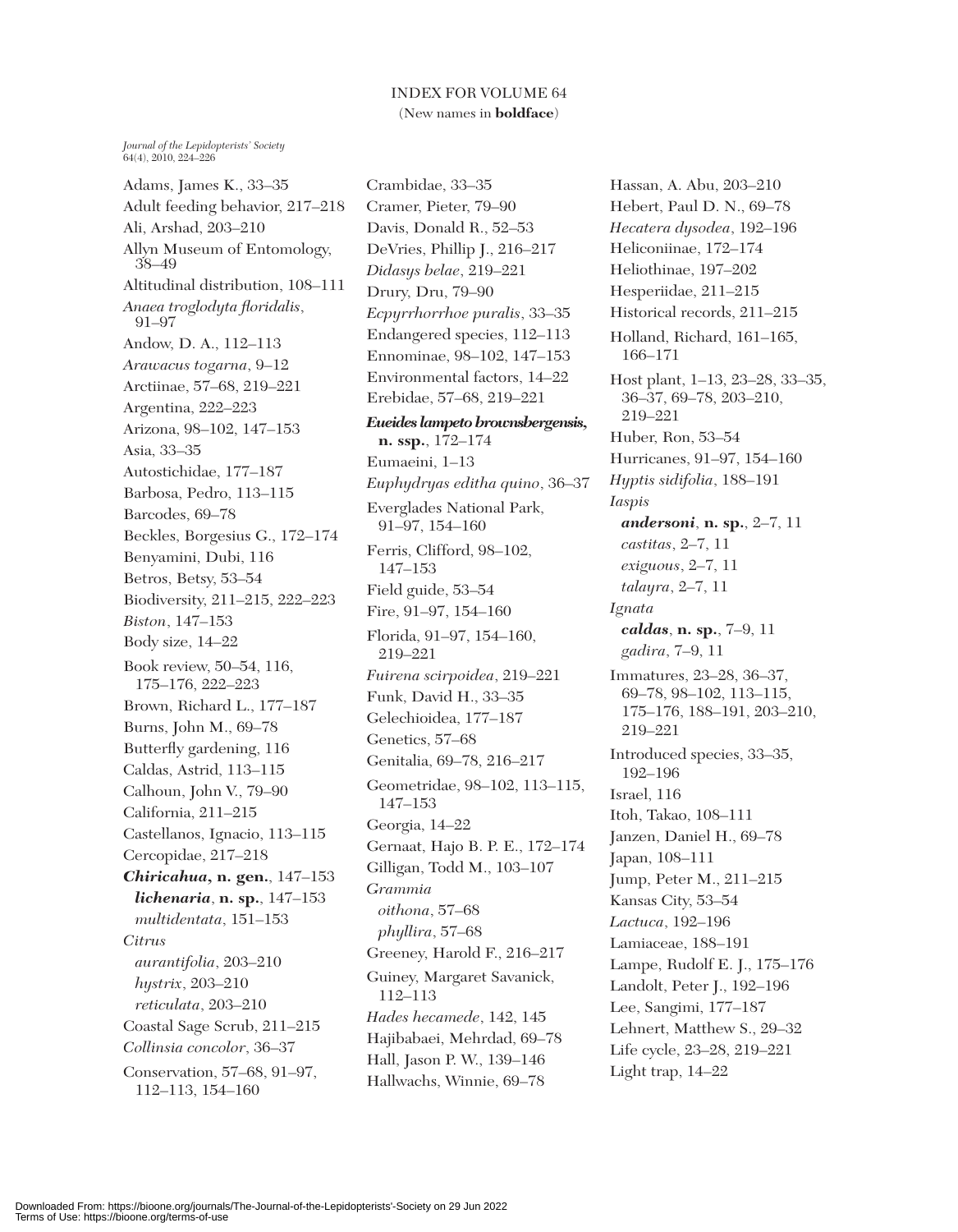*Limenitis arthemis astyanax*, 217–218 *Lintneria arthuri*, 191 *aurigutta*, 191 *justiciae*, 188–191 *maura*, 191 *phalerata*, 191 *porioni*, 191 *praelongus*, 191 *Lucillella arcoirisa*, **n. sp.**, 139–146 *asterra*, 142–145 *camissa*, 142–145 *pomposa*, 142–145 *splendida*, 142–145 *Lycaeides melissa samuelis*, 112–113 *Lycaena hyllus*, 79–90 *thersamon*, 79–90 *thoe*, 79–90 Lycaenidae, 1–13, 112–113, 154–160, 166–171, 211–215, 222–223 *Macaria aemulataria*, 113–115 Marantaceae, 69–78 McFarland, Noel, 98–102 *Mesosemia mevania*, 23–28 *Michaelus ira*, 4–7, 11 *joseph,* **n. sp.**, 4–7, 11 Middle East, 116 Miller, Jacqueline, 38–49 Miller, Lee Denmar, 38–49 Mimicry, 69–78, 113–115, 172–174, 219–221 Minnesota, 112–113 *Murraya koenigii*, 203–210 Natural history, 57–68 Neild, Andrew F. E., 50–51 Nelson, Michael W., 57–68 Neotype, 79–90 *Neoxeniades*, 69–78 New Mexico, 161–165, 166–171

Noctuidae, 192–196, 197–202 Nomenclature, 79–90 *Notopleura macrophylla*, 23–28 Nunez Bustos, Ezequiel, 222–223 Nutritional index, 203–210 Nymphalidae, 36–37, 50–51, 91–97, 108–111, 161–165, 172–174, 211–215, 217–218 Obituary, 38–49 *Oegoconia quadripuncta*, 177–187 *Oeneis chryxus socorro,***n. ssp.**, 161–165 *norna asamana*, 108–111 Olethreutinae, 103–107, 117–138 Oregon, 192–196 Osborne, Kendall, 51–52, 197–202 Oviposition, 203–210 *Papilio homerus*, 29–32 *polytes*, 203–210 Papilionidae, 29–32, 203–210, 211–215, 222–223 Papillae anales, 216–217 Parasitoids, 188 *Paulownia*, 33–35 Peigler, Richard S., 175–176 Penz, Carla, 50–51, 216–217 Pfeiler, Edward, 211–215 *Phaneta arenana,* **n. sp.**, 120 *baloghi,* **n. sp.**, 135–137 *browni,* **n. sp.**, 119–120 *cibolana,* **n. sp.**, 125–128 *clementeana,* **n. sp.**, 135 *corculana*, 118–119 *goblinana,* **n. sp.**, 124–125 *grindeliana*, 134–135 *hodgesi,* **n. sp.**, 104–107 *indagatricana*, 120–121 *labiata,* **n. sp.**, 121–124 *lateens*, 125 *minimana*, 125 *misturana*, 121

*mormonensis*, 119 *parvula,* **n. sp.**, 128 *parvana*, 134 *pastigiata*, 104–107 *stramineana*, 129 *verecundana*, 120–121 *viridis,* **n. sp.**, 103–106 *vogelana,* **n. sp.**, 137 Pierce, Cecilia L., 36–37 Pieridae, 211–215, 222–223 *Plataea blanchardaria*, 102 *polychroma,* **n. sp.**, 98–102 Pratt, Gordon F., 36–37 Precipitation, 14–22 Predation, 29–32, 113–115 Pyraloidea, 33–35 Pyraustinae, 33–35 Rengers, Hans Willem, 79–90 *Rhinthon molion*, 69–78 *osca*, 69–78 Riodinidae, 23–28, 139–146, 211–215, 216–217, 222–223 Robbins, Robert K., 1–13 Robinson, Gaden S., 52–53 Rutaceae, 203–210 Salmah, M. R. Che, 203–210 Salvato, Holly L, 91–97, 154–160 Salvato, Mark H., 91–97, 154–160 *Sarota chrysus*, 216 *gyas*, 216 *subtessellata*, 216 Saturniidae, 175–176 Satyrinae, 108–111, 161–165 *Satyrium titus carrizozo,* **n. ssp.**, 166–171 *titus immaculosus*, 166–171 *Sceptea aequepulvella*, 177–187 Scholtens, Brian G., 33–35 *Schinia carrizonensis,* **n. sp.**, 197–202 *crotchii*, 200–201 *cupes*, 197–202